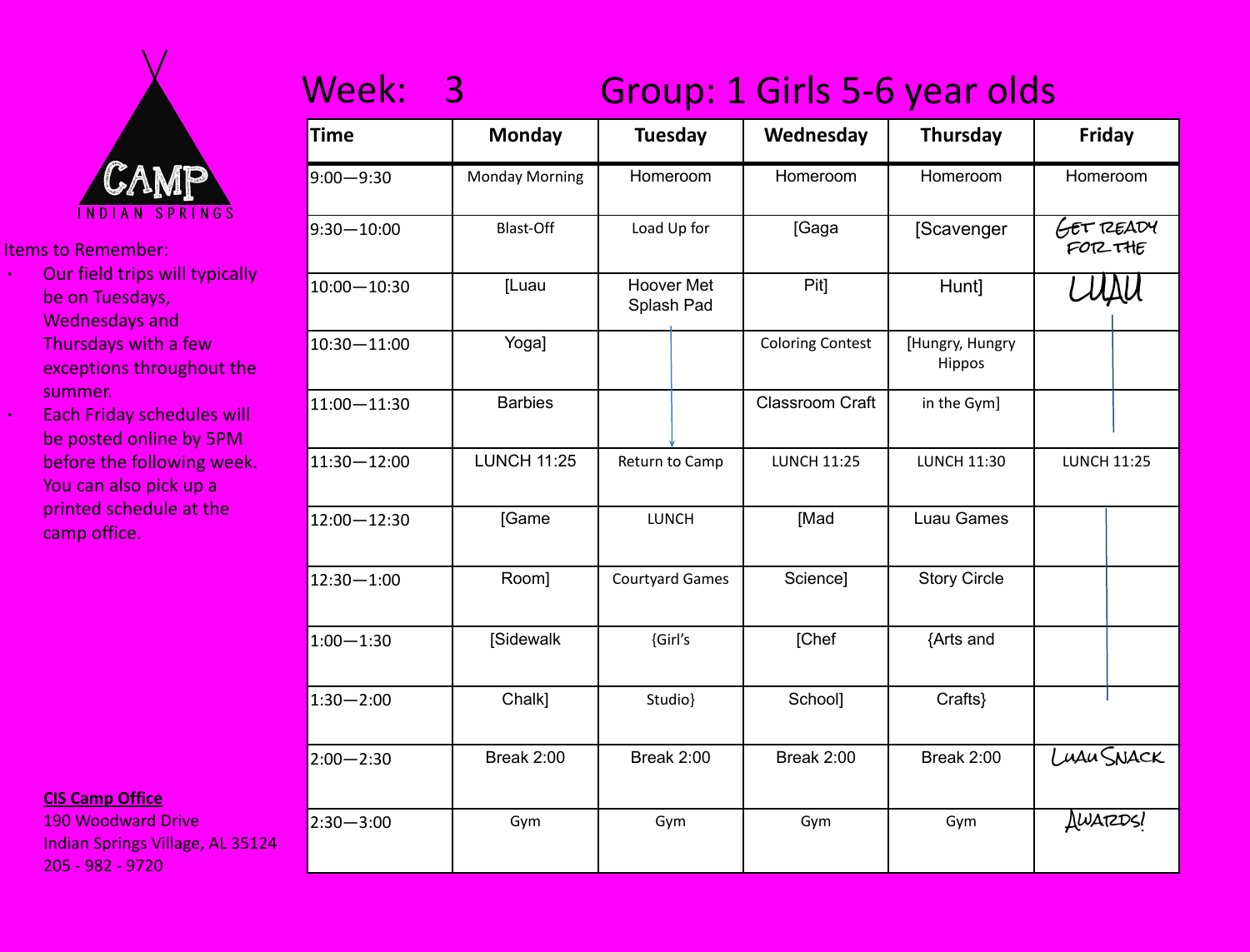

- ∙ Our field trips will typically be on Tuesdays, Wednesdays and Thursdays with a few exceptions throughout the summer.
- ∙ Each Friday schedules will be posted online by 5PM before the following week. You can also pick up a printed schedule at the camp office.

### **CIS Camp Office**

190 Woodward Drive Indian Springs Village, AL 35124 205 - 982 - 9720

# Week: 3 Group: 1 Boys 5-6 year olds

| <b>Time</b>     | <b>Monday</b>             | <b>Tuesday</b>                  |  | Wednesday          | <b>Thursday</b>           | <b>Friday</b>       |            |
|-----------------|---------------------------|---------------------------------|--|--------------------|---------------------------|---------------------|------------|
| $9:00 - 9:30$   | <b>Monday Morning</b>     | Homeroom                        |  | Homeroom           | Homeroom                  | Homeroom            |            |
| $9:30 - 10:00$  | Blast-Off                 | Load Up for                     |  | [Game              | Infection Tag             | GET READY<br>FORTHE |            |
| $10:00 - 10:30$ | [Gaga                     | <b>Hoover Met</b><br>Splash Pad |  | Room]              | Night at the<br>Museum    |                     |            |
| $10:30 - 11:00$ | Pit]                      |                                 |  | [Mad               | [Hungry, Hungry<br>Hippos |                     |            |
| $11:00 - 11:30$ | Limbo                     |                                 |  | Science]           | in the Gym]               |                     |            |
| $11:30 - 12:00$ | <b>LUNCH 11:25</b>        | Return to Camp                  |  | <b>LUNCH 11:25</b> | <b>LUNCH 11:30</b>        | <b>LUNCH 11:25</b>  |            |
| $12:00 - 12:30$ | Red-Light/ Green<br>Light | LUNCH                           |  | Nature Walk        | {Arts and                 |                     |            |
| $12:30 - 1:00$  | Cross the River           | Silly Walks                     |  | Hul-Hoop Relay     | Crafts}                   |                     |            |
| $1:00 - 1:30$   | <b>Hot Potato</b>         | [Classroom                      |  | Pictionary         | Hula Skirt Relay          |                     |            |
| $1:30 - 2:00$   | Legos                     | Craft]                          |  | Coloring           | 4-Square                  |                     |            |
| $2:00 - 2:30$   | Break 2:00                | Break 2:00                      |  | Break 2:00         | Break 2:00                |                     | Luau SNACK |
| $2:30 - 3:00$   | Gym                       | Gym                             |  | Gym                | Gym                       | AWARDS!             |            |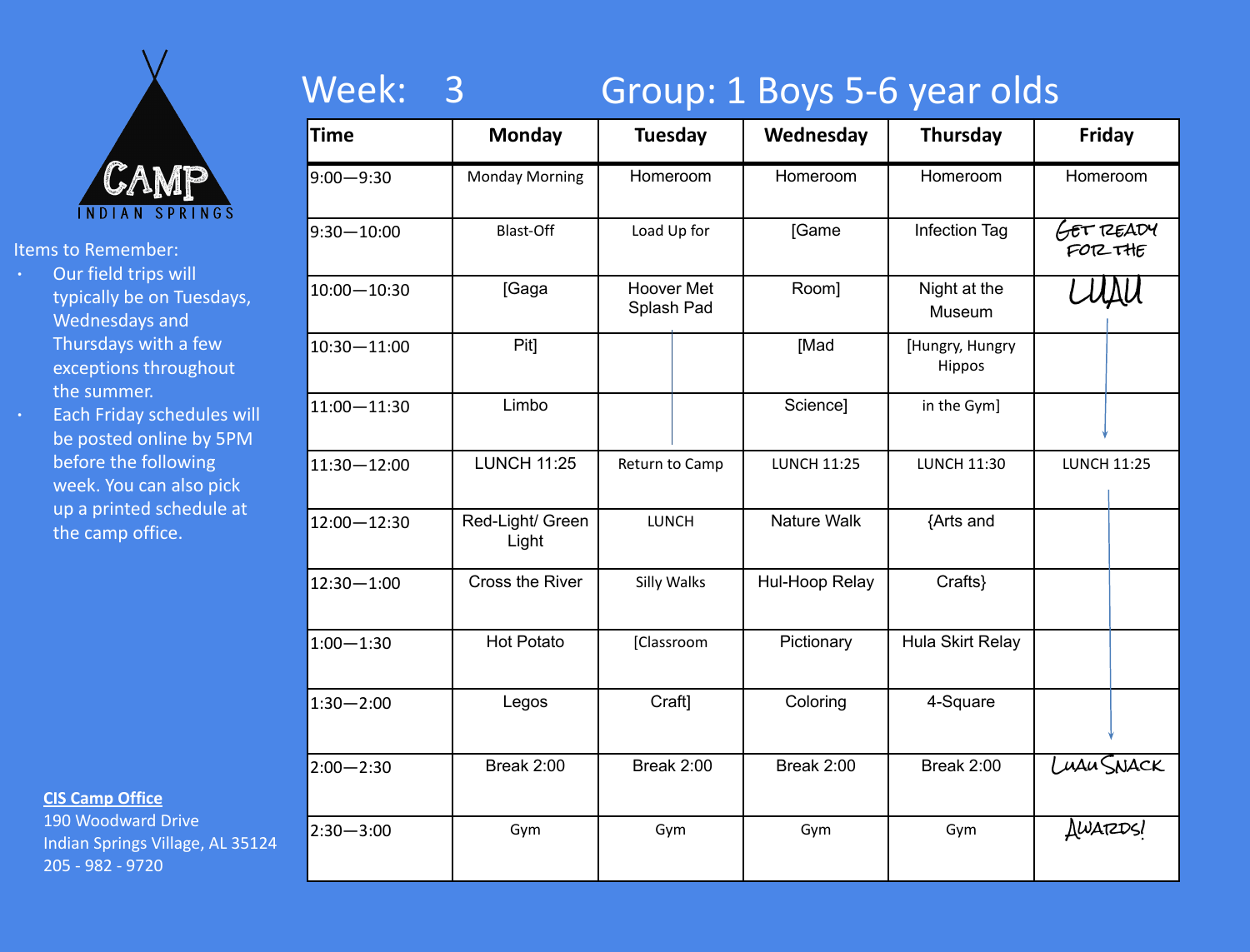

- ∙ Our field trips will typically be on Tuesdays, Wednesdays and Thursdays with a few exceptions throughout the summer.
- ∙ Each Friday schedules will be posted online by 5PM before the following week. You can also pick up a printed schedule at the camp office.

### **CIS Camp Office**

190 Woodward Drive Indian Springs Village, AL 35124 205 - 982 - 9720

# Week: 3 Group: II/ A Girls 7-8 year olds

| <b>Time</b>     | <b>Monday</b>         | <b>Tuesday</b>       | Wednesday                       | <b>Thursday</b>    | Friday                     |  |
|-----------------|-----------------------|----------------------|---------------------------------|--------------------|----------------------------|--|
| $9:00 - 9:30$   | <b>Monday Morning</b> | Homeroom             | Homeroom                        | Homeroom           | Homeroom                   |  |
| $9:30 - 10:00$  | <b>Blast-Off</b>      | [Gaga                | Load Up for                     | [Museum            | <b>GET READY</b><br>FORTHE |  |
| $10:00 - 10:30$ | [Canoeing w/          | Pit]                 | <b>Hoover Met</b><br>Splash Pad | Statue]            |                            |  |
| 10:30-11:00     | Paul]                 | {Arts and            |                                 | [Game              |                            |  |
| 11:00 - 11:30   | Luau Limbo            | Crafts}              |                                 | Room]              |                            |  |
| 11:30-12:00     | <b>LUNCH 11:40</b>    | <b>LUNCH 11:40</b>   | Return to Camp                  | <b>LUNCH 11:40</b> | <b>LUNCH 11:40</b>         |  |
| 12:00-12:30     | [Party                | [Mad                 | Lunch                           | Freeze Tag         |                            |  |
| $12:30 - 1:00$  | Quirks]               | Science]             | [Hula Skirt                     | [Gym               |                            |  |
| $1:00 - 1:30$   | {Girl's               | [Ukylele             | Relay]                          | Time]              |                            |  |
| $1:30 - 2:00$   | Studio}               | Song & Word<br>Game] | Sidewalk Chalk                  | Pass the Coconut   |                            |  |
| $2:00 - 2:30$   | <b>Break 2:10</b>     | <b>Break 2:10</b>    | <b>Break 2:10</b>               | <b>Break 2:10</b>  | LUAU SNACK                 |  |
| $2:30 - 3:00$   | Gym                   | Gym                  | Gym                             | Gym                | AWARDSI                    |  |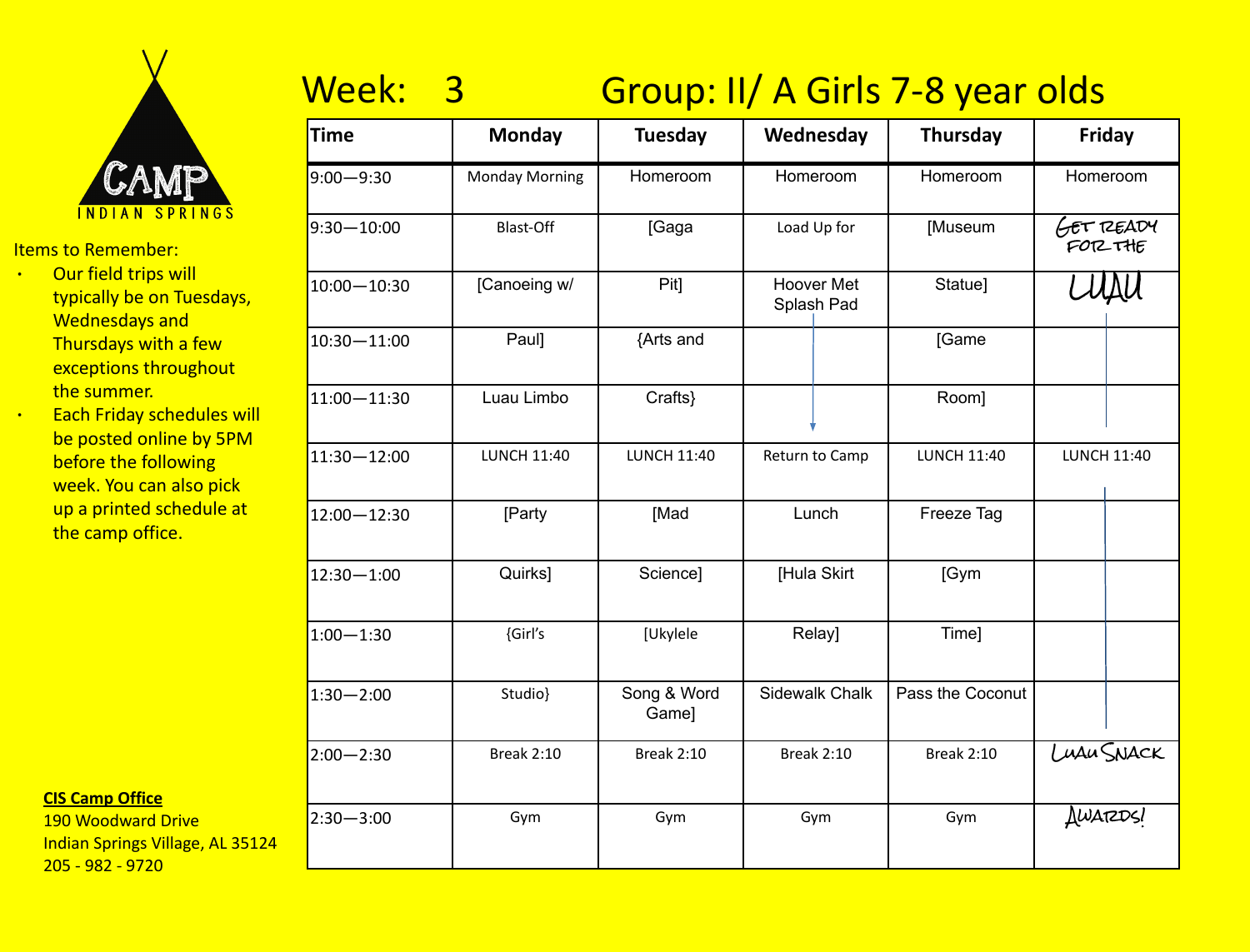

- ∙ Our field trips will typically be on Tuesdays, Wednesdays and Thursdays with a few exceptions throughout the summer.
- ∙ Each Friday schedules will be posted online by 5PM before the following week. You can also pick up a printed schedule at the camp office.

### **CIS Camp Office**

190 Woodward Drive Indian Springs Village, AL 35124 205 - 982 - 9720

# Week: 3 Group: II/A Boys 7-8 year olds

| <b>Time</b>     | <b>Monday</b>         | <b>Tuesday</b>          | Wednesday                       |  | <b>Thursday</b>    |                             | <b>Friday</b> |  |
|-----------------|-----------------------|-------------------------|---------------------------------|--|--------------------|-----------------------------|---------------|--|
| $9:00 - 9:30$   | <b>Monday Morning</b> | Homeroom                | Homeroom                        |  | Homeroom           |                             | Homeroom      |  |
| $9:30 - 10:00$  | <b>Blast-Off</b>      | [Gym                    | Load Up for                     |  | [Go Fishing        | <b>GET READY</b><br>FOR THE |               |  |
| $10:00 - 10:30$ | [Mad                  | Time]                   | <b>Hoover Met</b><br>Splash Pad |  | w/ Paul]           |                             |               |  |
| 10:30-11:00     | Science]              | Pass the Coconut        |                                 |  | [Canoeing w/       |                             |               |  |
| 11:00 - 11:30   | [Game                 | <b>Beach Volleyball</b> |                                 |  | Paul]              |                             |               |  |
| $11:30 - 12:00$ | Room]                 | <b>LUNCH 11:50</b>      | Return to Camp                  |  | <b>LUNCH 11:50</b> | <b>LUNCH 11:40</b>          |               |  |
| 12:00-12:30     | 11:50 Lunch           | {Arts and               | Lunch                           |  | <b>Board Games</b> |                             |               |  |
| $12:30 - 1:00$  | [Spike                | Crafts}                 | [Capture the                    |  | [Gaga              |                             |               |  |
| $1:00 - 1:30$   | Ball]                 | [Worlf Cup              | Flag]                           |  | Pit]               |                             |               |  |
| $1:30 - 2:00$   | 4-Square              | Soccer]                 | <b>Classroom Craft</b>          |  | Wiffle Ball        |                             |               |  |
| $2:00 - 2:30$   | <b>Break 2:20</b>     | <b>Break 2:20</b>       | <b>Break 2:20</b>               |  | <b>Break 2:20</b>  |                             | LUAU SNACK    |  |
| $2:30 - 3:00$   | Gym                   | Gym                     | Gym                             |  | Gym                | AWARDS!                     |               |  |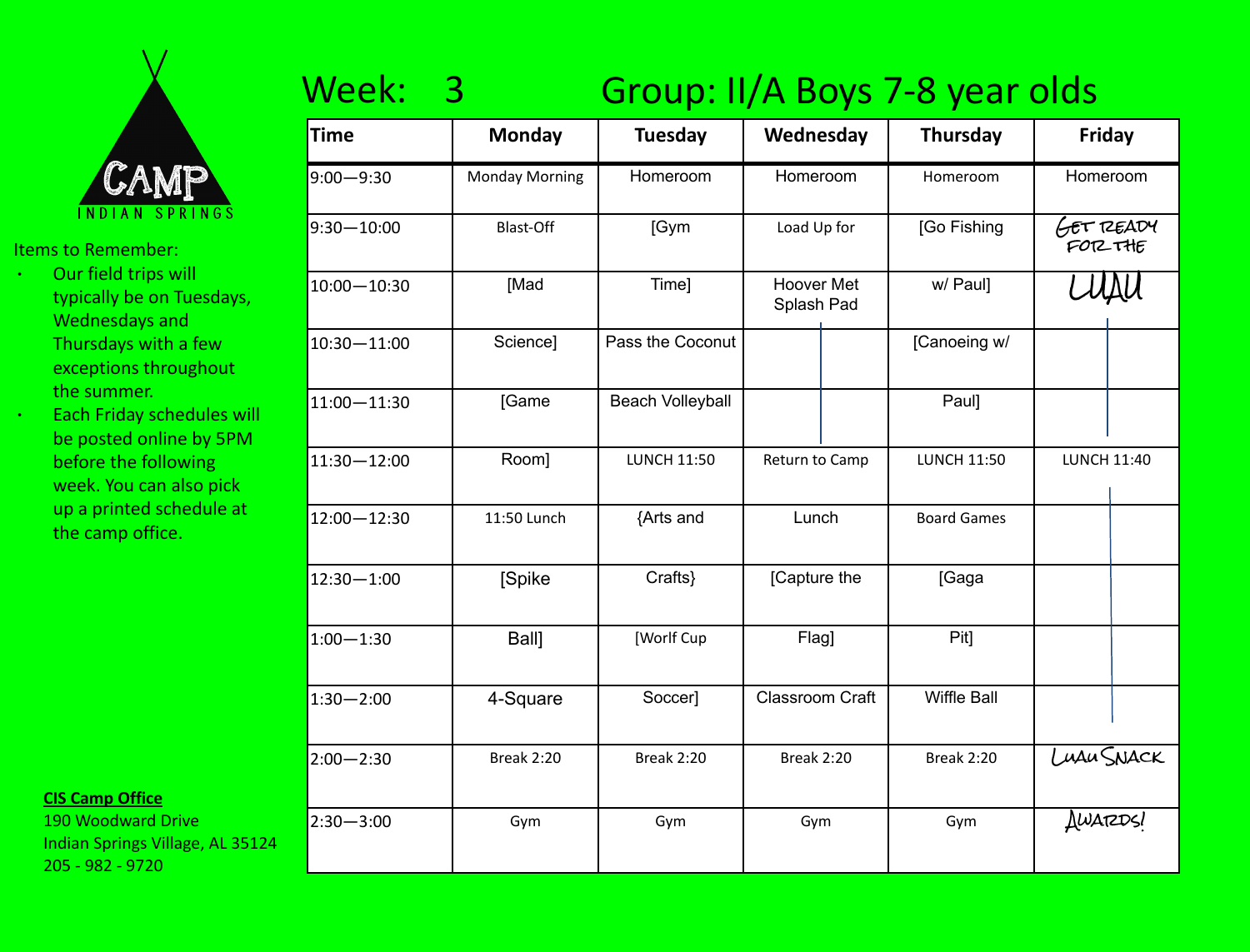

- ∙ Our field trips will typically be on Tuesdays, Wednesdays and Thursdays with a few exceptions throughout the summer.
- ∙ Each Friday schedules will be posted online by 5PM before the following week. You can also pick up a printed schedule at the camp office.

### **CIS Camp Office**

190 Woodward Drive Indian Springs Village, AL 35124 205 - 982 - 9720

# Week: 3 Group: III Girls/A 9-10 year olds

| <b>Time</b>     | <b>Monday</b>         | <b>Tuesday</b>     | Wednesday              | <b>Thursday</b>      | Friday              |
|-----------------|-----------------------|--------------------|------------------------|----------------------|---------------------|
| $9:00 - 9:30$   | <b>Monday Morning</b> | Homeroom           | Homeroom               | Homeroom             | Homeroom            |
| $9:30 - 10:00$  | Blast-Off             | {Arts and          | <b>Classroom Games</b> | <b>Chef School</b>   | GET READY<br>FORTHE |
| $10:00 - 10:30$ | [Courtyard            | Crafts}            | {Canoeing w/           | [Mat Ball            |                     |
| 10:30-11:00     | Games]                | [Gym               | Paul}                  | in the Gym]          |                     |
| $11:00 - 11:30$ | [Mad                  | Time]              | [Gaga                  | <b>LUNCH 11:20</b>   |                     |
| 11:30-12:00     | Science]              | 4-Square           | Pit]                   | Load up for          | <b>LUNCH 11:40</b>  |
| 12:00-12:30     | <b>LUNCH 12:00</b>    | <b>LUNCH 12:00</b> | <b>LUNCH 12:00</b>     | <b>Roller Motion</b> |                     |
| $12:30 - 1:00$  | [Beauty               | [Game              | Kumu Hula Says         |                      |                     |
| $1:00 - 1:30$   | Shop]                 | Room]              | {Girl's                |                      |                     |
| $1:30 - 2:00$   | [Board                | [Play              | Studio}                |                      |                     |
| $2:00 - 2:30$   | Games]                | Kickball]          | 4-Square               |                      | LUAU SNACK          |
| $2:30 - 3:00$   | <b>Break 2:30</b>     | <b>Break 2:30</b>  | <b>Break 2:30</b>      | Return to Camp       | AWARDS!             |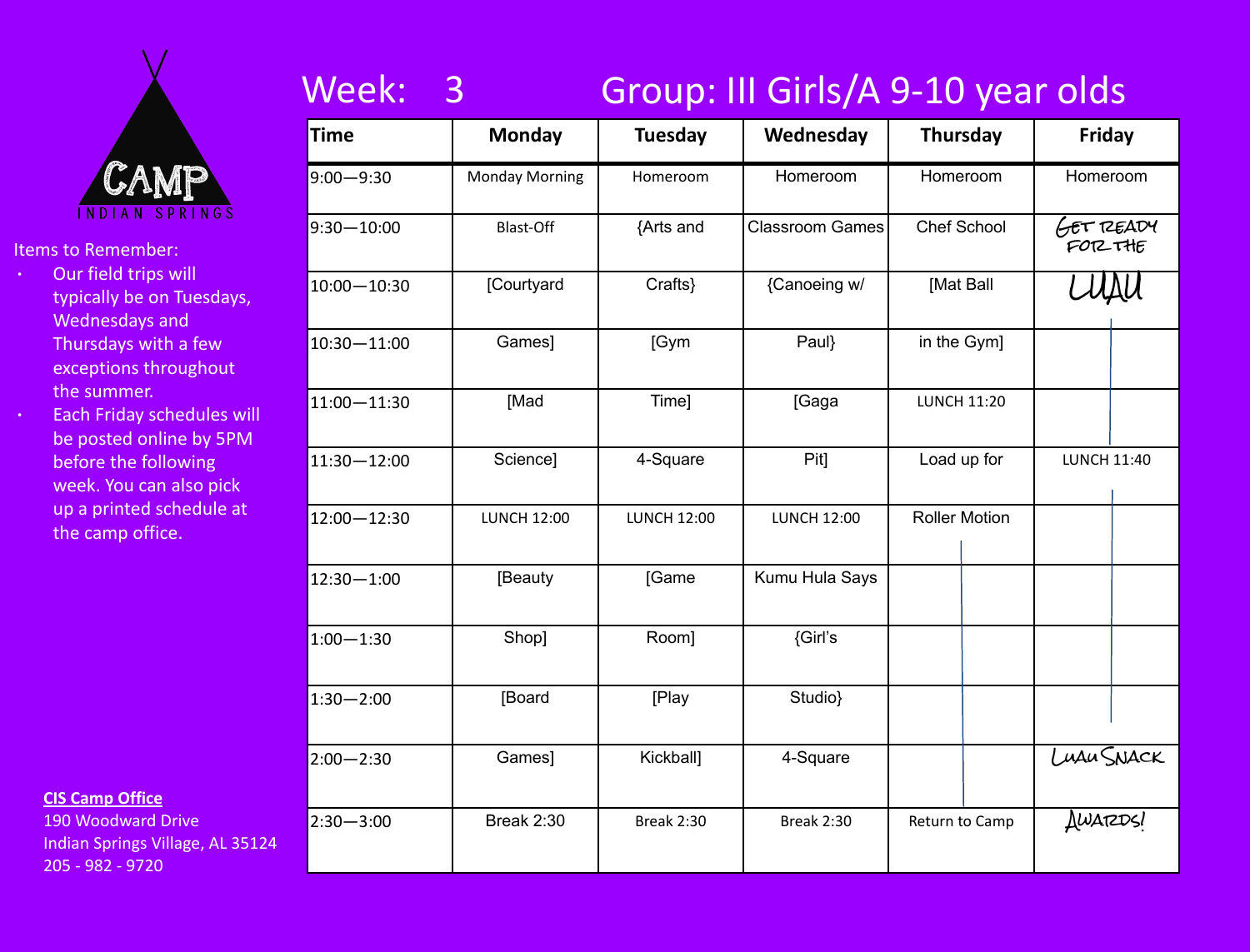

- ∙ Our field trips will typically be on Tuesdays, Wednesdays and Thursdays with a few exceptions throughout the summer.
- ∙ Each Friday schedules will be posted online by 5PM before the following week. You can also pick up a printed schedule at the camp office.

**CIS Camp Office**

190 Woodward Drive Indian Springs Village, AL 35124 205 - 982 - 9720

# Week: 3 Group: III/ A Boys 9-10 year olds

| <b>Time</b>     | <b>Monday</b>         | <b>Tuesday</b>     | Wednesday          | <b>Thursday</b>      | <b>Friday</b>       |
|-----------------|-----------------------|--------------------|--------------------|----------------------|---------------------|
| $9:00 - 9:30$   | <b>Monday Morning</b> | Homeroom           | Homeroom           | Homeroom             | Homeroom            |
| $9:30 - 10:00$  | Blast-Off             | Trashketball       | [Mad               | 9:20-[Go Fishing     | GET READY<br>FORTHE |
| $10:00 - 10:30$ | <b>[War</b>           | [Canoeing w/       | Science]           | [Mat Ball            |                     |
| 10:30-11:00     | Ball]                 | Paul]              | [Flag              | in the Gym]          |                     |
| $11:00 - 11:30$ | [Capture the          | [Gaga              | Football]          | <b>LUNCH 11:20</b>   |                     |
| $11:30 - 12:00$ | Flag]                 | Pit]               | Pass the Coconut   | Load up for          | <b>LUNCH 11:40</b>  |
| 12:00-12:30     | <b>LUNCH 12:10</b>    | <b>LUNCH 12:10</b> | <b>LUNCH 12:10</b> | <b>Roller Motion</b> |                     |
| $12:30 - 1:00$  | [World Cup            | <b>Trail Hike</b>  | [Game              |                      |                     |
| $1:00 - 1:30$   | Soccer]               | {Arts and          | Room]              |                      |                     |
| $1:30 - 2:00$   | [Game                 | Crafts}            | [Ultimate          |                      |                     |
| $2:00 - 2:30$   | Room]                 | Play Infection     | Frisbee]           |                      | LUAU SNACK          |
| $2:30 - 3:00$   | Break 2:40            | <b>Break 2:40</b>  | <b>Break 2:40</b>  | Return to Camp       | AWARDS!             |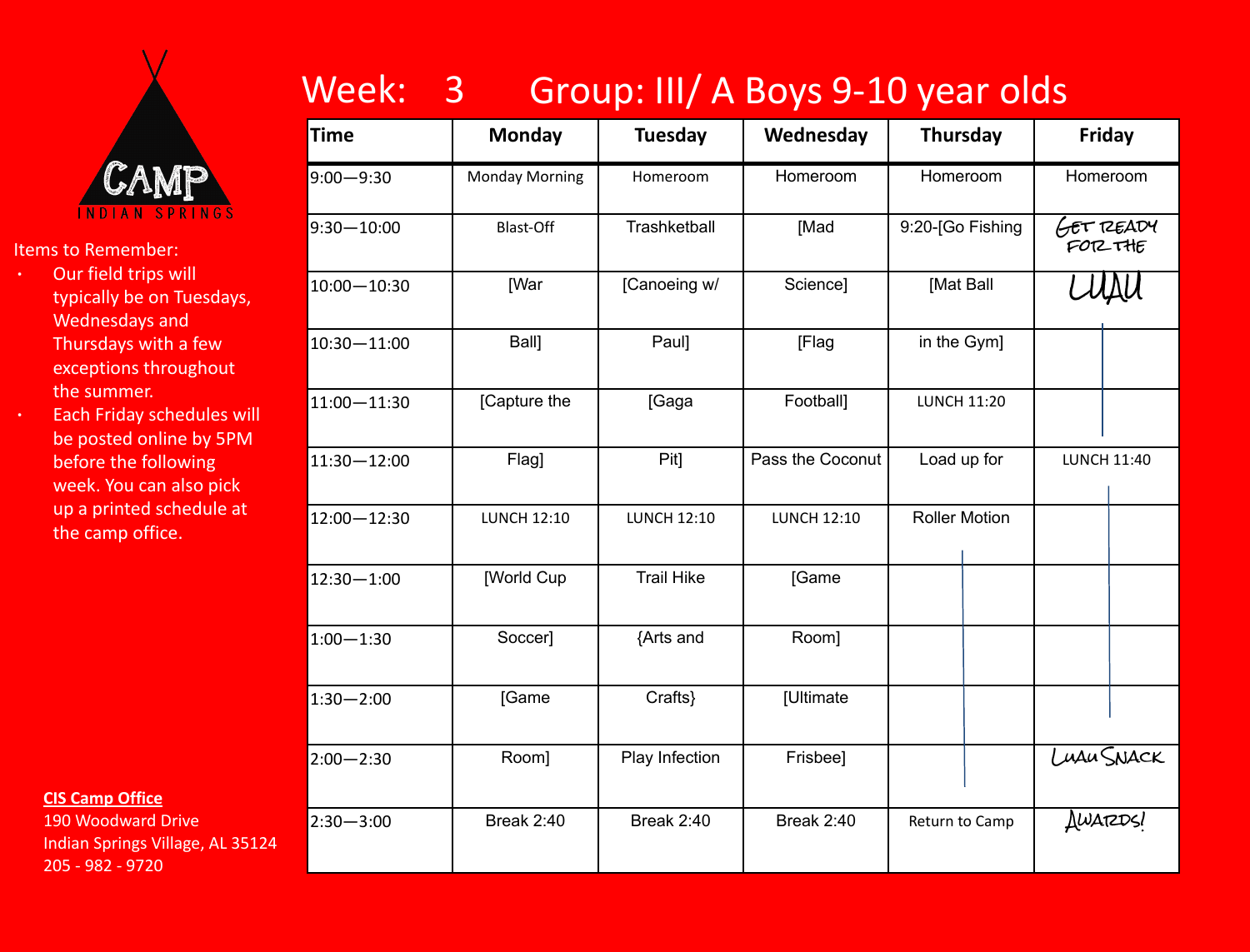

- ∙ Our field trips will typically be on Tuesdays, Wednesdays and Thursdays with a few exceptions throughout the summer.
- ∙ Each Friday schedules will be posted online by 5PM before the following week. You can also pick up a printed schedule at the camp office.

**CIS Camp Office**

190 Woodward Drive Indian Springs Village, AL 35124 205 - 982 - 9720

# Week: 3 Group: IV Girls 11-13 year olds

| Time            | <b>Monday</b>         | <b>Tuesday</b>     | Wednesday             | <b>Thursday</b>        | Friday               |  |
|-----------------|-----------------------|--------------------|-----------------------|------------------------|----------------------|--|
| $9:00 - 9:30$   | <b>Monday Morning</b> | Homeroom           | Homeroom              | Homeroom               | Homeroom             |  |
| $9:30 - 10:00$  | <b>Blast-Off</b>      | [Mad               | [Play in the          | {Arts and              | GET READY<br>FOR THE |  |
| 10:00-10:30     | [Lawn                 | Science]           | Gym]                  | Crafts}                |                      |  |
| 10:30-11:00     | Bowling]              | [Game              | [Masker in the        | <b>Classroom Games</b> |                      |  |
| $11:00 - 11:30$ | [Gaga                 | Room]              | Dark]                 | <b>LUNCH 11:20</b>     |                      |  |
| 11:30-12:00     | Pit]                  | 4-Square           | <b>Musical Chairs</b> | Load up for            |                      |  |
| $12:00 - 12:30$ | <b>LUNCH 12:20</b>    | <b>LUNCH 12:20</b> | <b>LUNCH 12:20</b>    | <b>Roller Motion</b>   | <b>LUNCH 12:20</b>   |  |
| $12:30 - 1:00$  | [Dance                | [Canoeing w/       | Mafia                 |                        |                      |  |
| $1:00 - 1:30$   | Contest]              | Paul]              | [Mat                  |                        |                      |  |
| $1:30 - 2:00$   | [Gym                  | [Girl's            | [Ball]                |                        |                      |  |
| $2:00 - 2:30$   | Time]                 | Studio]            | Girl's Studio         |                        | LUAU SNACK           |  |
| $2:30 - 3:00$   | <b>Break 2:40</b>     | <b>Break 2:40</b>  | <b>Break 2:40</b>     | Return to Camp         | <b>AWARDS!</b>       |  |